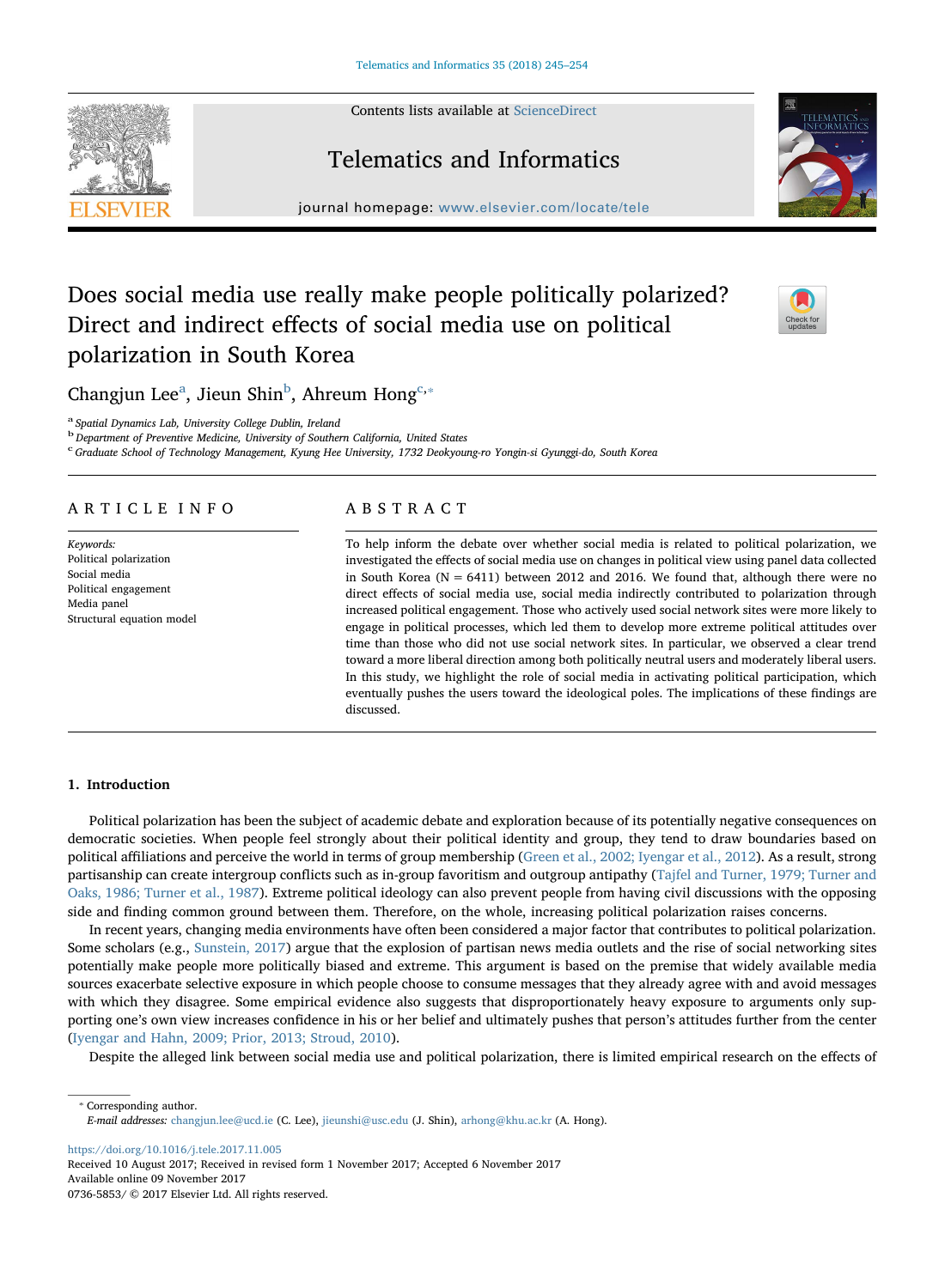social media on political polarization. One recent study ([Boxell et al., 2017\)](#page-9-4) investigated this issue using aggregate data (population level) and concluded that social media is not a major driver of the recent polarization because political polarization mainly increases among the older groups who are the least likely to use social media. However, most previous empirical studies are not specifically related to the causal effects of social media; rather, they have focused on the extent to which social media space is divided along party lines and the degree to which selective exposure is operating in social media. Even these findings are mixed at best. Some studies found that social media is polarized [\(Barberá et al., 2015; Conover et al., 2011; Gruzd and Roy, 2014; Hong and Kim, 2016; Shin and](#page-9-5) [Thorson, 2017](#page-9-5)), while others found that the platforms are not clearly divided [\(Bakshy et al., 2015; Kim, 2011; Lee et al., 2014; Yardi](#page-9-6) [and Boyd, 2010](#page-9-6)).

Our research investigates a direct link between social media usage and political polarization using a national online sample of South Korean adults collected between 2012 and 2016. Specifically, we assess the role of social media by tracking changes in the political view of survey respondents over 4 years. In this analysis, we examine the individual's political engagement as a potential mediator of the effects of social media on polarization. Political engagement has received considerable attention in previous research as an outcome of social media use but not as a pathway to polarization. Our results offer an account of how social media affects users' political ideology directly or indirectly. In addition, we examine the effects of social media use in two different groups: political neutrals (those holding a politically central position) and moderate partisans (those who are moderately conservative or moderately liberal). This differentiation allows us to comment on whether social media use has effects only on already somewhat partisan users, or such use has also effects on neutrals. Moreover, our study broadens the scope of the discussion on political polarization by using non-US centric data.

In this paper, we demonstrate the role of social media as a catalyst for activating public interests and civic engagement, the ultimate variable directly responsible for political polarization among both neutrals and moderate partisans. In summary, we argue that the effect of social media on polarization is conditional and indirect. Future research should consider political engagement as an important mediator of social media use and political polarization.

### 2. Literature review

#### 2.1. Social media and politics

Across the globe, social media has increasingly become an important venue for interacting with others, reading the news, and entertainment. Although motivations for social media use and usage patterns may vary widely among individuals, the adoption of social media is an unequivocal trend that has increased every year over the last decade. A survey conducted by Pew Research ([Pousher, 2016](#page-9-7)) reports that seven in ten American Internet users used at least one social networking site (hereafter, SNS) such as Facebook or Twitter in 2016, showing a 20% increase from 5 years previously (2011). This trend is comparable to that observed in other developed countries such as Canada, Australia, and the U.K.

The growth rate of social media adoption in South Korea has been one of the fastest in the world. According to a survey conducted by the Korean Internet and Security Agency (KISA), 65.2 percent of Korean Internet users used SNSs regularly in 2016. The rapid spread is often credited to the country's fast Internet service and abundant free WiFi access [\(Choi and Park, 2014\)](#page-9-8). In particular, due to the high penetration of smartphones among Koreans, over 90 percent of Korean Internet users access SNS via their phones ([KISA,](#page-9-9) [2016\)](#page-9-9). In particular, the social media usage via smartphones in Korea is related to political activities and interests [\(Ok, 2011\)](#page-9-10). Additionally, the social media market in Korea is known for its strong preference for homegrown SNSs. The KISA survey reports that, of ten most frequently used SNSs in Korea, six were homegrown social network services such as Kakao Story, Naver BAND, and Daum Café along with their global counterparts such as Facebook and Twitter.

With the rise of social media, scholars have paid considerable attention to the intersections between social media and politics ([Kim, 2011\)](#page-9-11). There may be two reasons for increasing interest in this topic. First, political content is prevalent and popular on social media. In fact, the vast majority of social media users indicate that they see at least some political messages in their daily news feeds, and about 25% of users (i.e., Facebook and Twitter) indicate that "a lot" of the content to which they are exposed daily is politics ([Duggan and Smith, 2016](#page-9-12)). Second, social media holds the potential for deliberative democracy. Social media can contribute to the healthy functioning of a democracy by providing opportunities to exchange political views, elaborating on problems facing the community, and reducing the costs of participating in collective action ([Tufekci and Wilson, 2012\)](#page-9-13). Therefore, examining how social media use affects political activities and other outcomes is an important inquiry.

In particular, the influence of social media on political polarization has emerged as an important inquiry in disciplines across the social sciences. Although there is a widespread belief that social media should be blamed for the recent rise of polarization due to its ability to create echo chambers in which like-minded individuals reinforce their previous beliefs, these discussions are mostly anecdotal and based little on causal inferences. Of related research, the most empirically active area has been the extent of political polarization occurring in social media [\(Bakshy et al., 2015; Barberá et al., 2015; Bennett and Segerberg, 2012; Bond and Messing,](#page-9-6) [2015; Kim, 2011; Lee et al., 2014; Yardi and Boyd, 2010\)](#page-9-6). However, the findings from these studies are mixed at best, fueling the debate over the role of social media in contemporary politics.

What is largely missing from the current understanding is investigation of a causal link between social media use and political polarization. Previous studies generally assumed that selective exposure (or the lack thereof) leads to political polarization (or less polarization) and thus focused on the degree of information filtering on social media. This line of research is aimed at diagnosing the current state of the political landscape in social media rather than the effects of social media. In addition, investigation of a direct connection between social media and polarization is needed because selective exposure does not always increase polarization. Some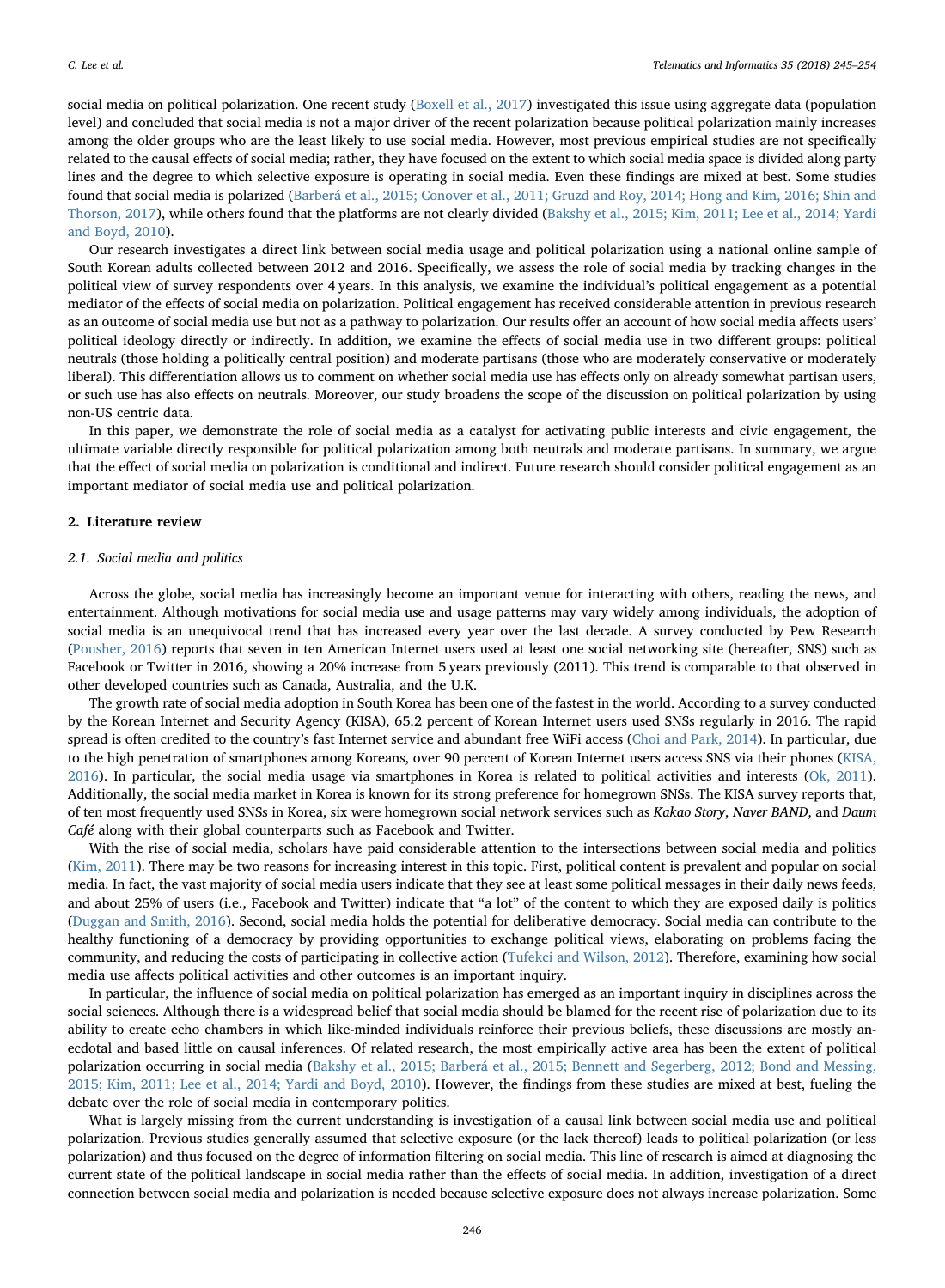studies ([Isenberg, 1986; Sunstein, 2009](#page-9-14)) argue that experiencing political disagreements can actually increase the divide in the opinions of the members participating in political discussion and exacerbate polarization. In other words, the amount of exposure to agreement or disagreement – despite its important role in the democratic process – cannot be equated with political polarization.

Therefore, our study examines whether individuals who use social media will develop polarized political preferences by directly measuring the shift in an individual's political view toward a greater extreme over time, rather than using the degree of selective exposure as a proxy. There are a few exceptional studies [\(Garimella and Weber, 2017; Yardi and Boyd, 2010](#page-9-15)) that took a longitudinal approach to political polarization such as changes in opinions and emotions in social media messages. However, these studies compared the salience of polarized political expressions posted on social media at the aggregate level rather than using panel data and tracking changes that actually occurred in individuals. In this sense, our method helps ascertain the causal effects of social media use on political polarization. Additionally, this study uses a large nationally representative sample of South Korean adults and adds an international perspective to previous U.S. centric studies.

# 2.2. Political landscape in South Korea

Despite its relatively short history of democracy, South Korea has made significant progress toward establishing a democratic political system [\(Kihl, 2015; Shin and Chang, 2011\)](#page-9-16). In 1987, South Koreans elected their president democratically for the first time in almost 20 years after numerous civilian protests against the authoritarian regime. Since then, South Korea has held free and fair elections at all levels of government, alternating in power between conservative and liberal political coalitions. Although there have been occasional setbacks as seen in the recent presidential corruption scandal which led to the impeachment of the former President in 2016, Korea remains a stable democratic society.

The contemporary Korean political landscape is characterized by the emergence of partisan cleavage between the left (liberal) and right (conservative) ideological spectrum [\(Chaibong, 2005; Chang, 2008; Jou, 2010\)](#page-9-17). In general, conservatives are more concerned about economic growth and market principles, while liberals pay more attention to equal distribution of wealth and human rights. In addition, conservatives see North Korea as a threatening regime whereas liberals perceive North Korea as a kin nation [\(Chae and Kim,](#page-9-18) [2008; Chang, 2008; Kim, 2011](#page-9-18)). It is important to note that political parties in South Korea frequently change their names and leaders. However, despite the frequent shifts, there have always been two major parties –one conservative and the other more liberal –which were clearly recognized by voters. Therefore, the left–right ideological dimension provides more meaningful heuristic value for Koreans than party identification [\(Jou, 2010\)](#page-9-19).

Both conservatives and liberals in Korea actively use social media for political discussion, campaigning, and information dissemination in a partisan manner. A number of studies [\(Choi and Park, 2014;](#page-9-8) Hahn, Ryu, & Park, 2015; [Kim and Yun, 2007; Park et al.,](#page-9-20) [2016\)](#page-9-20) have examined political use of social media among South Koreans and observed political fragmentation and polarization. For example, conservative Twitter users tend to mainly follow conservative news sources, whereas liberal users mainly follow liberal news sources [\(Hahn, 2005\)](#page-9-21). Twitter users also tend to share messages that are only favorable to the presidential candidate they support, showing a sharp division in terms of political ideologies [\(Park et al., 2016](#page-9-22)). In addition, political protests against the opposing ideology are often mobilized through social networking sites (for more information, see [Choi and Park, 2014](#page-9-8)).

In summary, we ask whether social media use is significantly related to a polarized political view using the case of South Korea. In doing so, we explore such relationships in two different groups: one focusing on neutral positions shifting towards a greater extreme (either conservative views or liberal views) and the other focusing on shifts of moderate conservatives and moderate liberals toward a greater extreme (either very conservative views or very liberal views). In other words, we differentiate between polarization among neutrals and polarization among moderate partisans. Since some previous research showed that political media usually affects partisan more than neutral views [\(Prior, 2013](#page-9-23)), examining the extent of social media effects on these two different groups may shed new light on how social media influences changes in users' political views across partisan strength levels.

RQ1: Is social media use associated with polarized political ideology for neutrals such that neutrals become conservative or liberal?

RQ2: Is social media use associated with polarized political ideology for moderate conservatives and moderate liberals such that moderate conservatives become very conservative or moderate liberals become very liberal?

Furthermore, we attempt to identify specific mechanisms through which social media use affects political polarization. It is possible that social media use does not directly influence users' political viewpoints, but indirectly affects polarization by increasing interest in politics and stimulating participation in the political process. Previous studies found that social media use is positively associated with political participation such as street marches, community work, and petitions ([Boulianne, 2015; Valenzuela et al.,](#page-9-24) [2016\)](#page-9-24). That is, exposure to political information on social media increases political interest and participation in public affairs. In particular, social media use is found to be a stronger predictor of political participation among youth than any other demographic ([Xenos et al., 2014](#page-9-25)).

This increased political engagement and participation can ironically lead to more extreme political views given the reciprocal relationship between behavior (e.g., political participation) and attitude (e.g., political ideology). For instance, [Quintelier and Van](#page-9-26) [Deth \(2014\)](#page-9-26) explored recursive relationships between political participation and political attitudes and found that political behavior reinforces political belief to a greater extent than political belief reinforces political behavior. This finding indicates that increased political participation and engagement by social media leads one to develop a stronger political attitude further from central or moderate positions. Based on this logic, we examine the mediating role of political participation between social media use and polarized political view.

RQ3: Does political participation mediate the effect of social media use on polarized political ideology?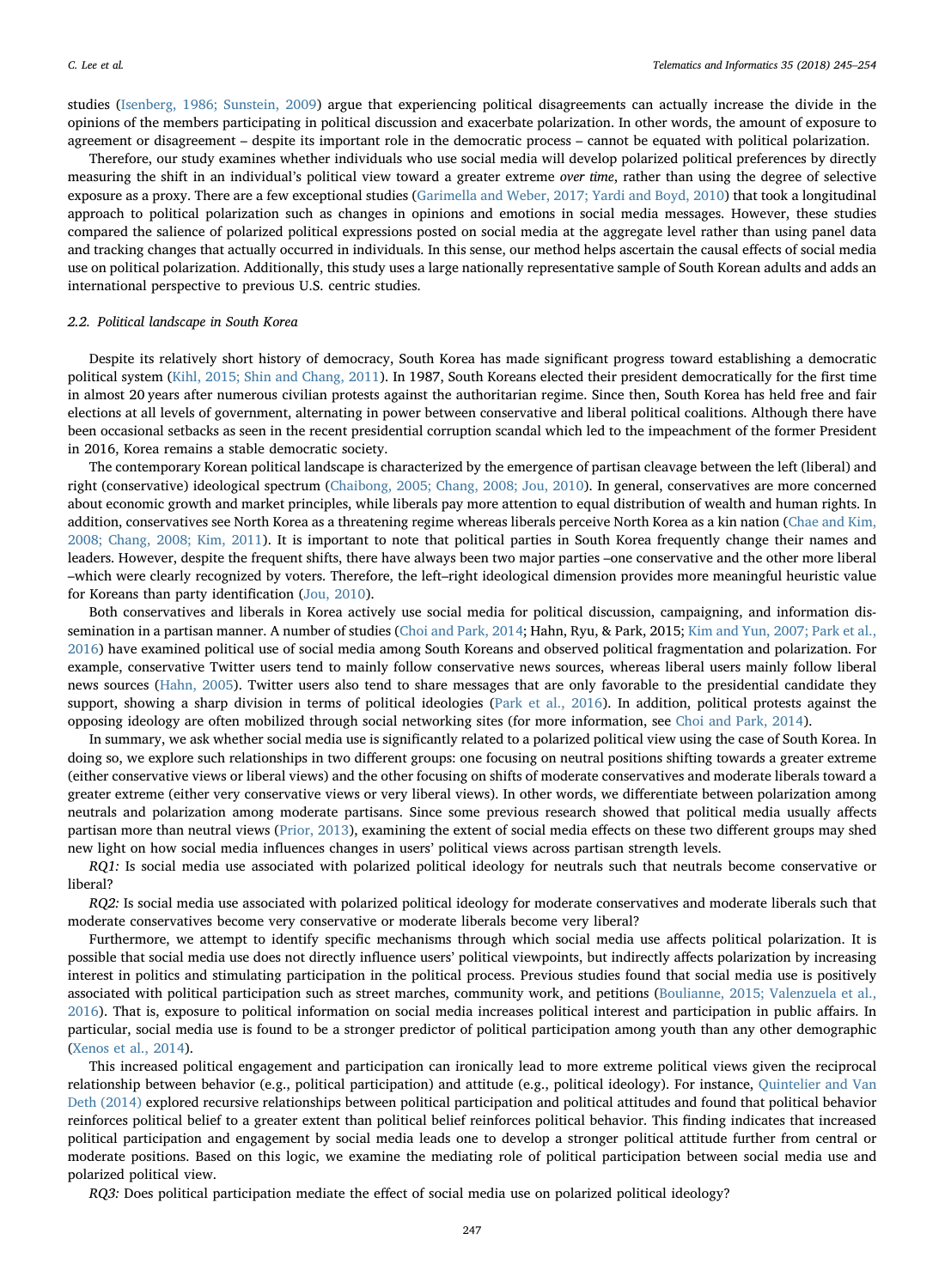# 3. Method

#### 3.1. Data and analytic sample

We used data from the Korea Media Panel (KMP) Survey conducted by the Korea Information Society Development Institute (KISDI). KMP has collected annual survey responses from 6750 individuals in 3085 households contacted through stratified random sampling by region, gender, and age since 2010. This has resulted in longitudinal data tracking the same individuals over time. KMP collects information on respondents' media behaviors such as whether respondents used social media actively each year, which social media they frequently used, what types of media devices they owned, and how much they spend on media content and services. In addition, the survey included questions measuring the degree of respondents' political engagement and their political views in 2012 and 2016. For this study, we used media panel survey data collected between 2012 and 2016. We removed respondents who were aged under 15 or who had at least one missing value among key variables ( $n = 322, 4.8\%$ ). The final study sample consisted of 6411 individuals.

#### 3.2. Key independent variable

### 3.2.1. Social media use

This measure was derived from the binary response to whether a respondent actively used at least one SNS at the time he or she was surveyed. A score of 0 indicates no significant social media usage that year and 1 indicates active social media usage. The social media use variable is created by simply summing the answers over 5 years; thus, the value ranges from 0 to 5. For example, if a respondent actively used social media every year during the period, the cumulated social media usage equals 5. If a respondent used social media in 2014, 2015, and 2016, then the value equals 3. It should be noted that respondents voluntarily provided weekly activities through an open media diary format. Although these diary data do not allow us to quantify social media usage due to inconsistent responses and unstructured comments, close examination of the diary content reveals that those who indicated active use of social media did indeed use the social media sites in meaningful ways.

## 3.3. Outcome variable

Political polarization: In the survey, participants were asked "how politically conservative or liberal are you?" They responded using a scale ranging from 1 (extremely liberal) to 5 (extremely conservative) with the moderate as the mid-point. This is one of the standard methods used by previous researchers to identify South Koreans' political orientation (e.g., [Kim et al., 2012](#page-9-27)). Although some studies ask specifically which political party survey participants prefer, given the longitudinal panel survey and frequent name changes of political parties in Korea, the PMP survey asked respondents to indicate their general political orientation.

Our measure of political polarization was derived from the changes in the respondent's political orientation between 2012 and 2016. Specifically, we measured polarization in two different groups: political neutrals and moderate partisans. For neutrals, if their viewpoint deviated from the center in any direction from 2012 to 2016, we coded their polarization as 1. If their view remained unchanged between 2012 and 2016, their polarization was coded as 0. Similarly, for moderate partisans (i.e., whose view is either conservative or liberal), if their viewpoint shifted towards more extreme (i.e., very conservative or very liberal), their polarization was coded as 1. If their view did not change from 2012 to 2016, their polarization was coded as 0. This resulted in a dichotomous variable with six categories: "no polarization of neutrals," "polarization of neutrals toward conservative," "polarization of neutrals toward liberal," "no polarization of moderates," "polarization of moderate conservative toward extreme conservative," and "polarization of moderate liberal toward extreme liberal."

## 3.4. Mediation variable

Political engagement: This variable focuses on concrete acts of civic participation, which is measured by seven items as follows: (1) I regularly read news about politics, (2) I read posts related to politics on the Internet with great interest, (3) I post or share ideas related to politics or politicians on the Internet, (4) I meet people to talk with and share ideas about politics or politicians, (5) I follow other topics rather than having an interest in politics, (6) I reveal the party and politicians I support honestly when I am surveyed, and (7) I vote. Responses were measured using five-point Likert scales. The fifth item was reverse coded. Political engagement was calculated by summing the seven items above for each individual. The average Cronbach alpha value of the seven items was high enough (0.79) to support their reliability.

# 3.5. Models

To estimate the direct association between social media use and polarized political ideology and to identify the mediation effect of political participation between social media use and political polarization, we used the structural equation modeling (SEM) technique. Our model involves three equations (Eqs. [\(1\)\(3\)](#page-4-0)), in which an individual's political engagement is influenced by social media use (see Eq. [\(2\)\)](#page-4-1) and the predicted social media use and political engagement jointly affect political polarization among neutrals and moderate partisans (see Eq. [\(3\)\)](#page-4-2). Therefore, in Eq. [\(3\),](#page-4-2) the coefficient  $\gamma_1$  represents the direct effect of social media on political polarization and  $\gamma_2$  represents the indirect effect of social media on political polarization mediated by political participation.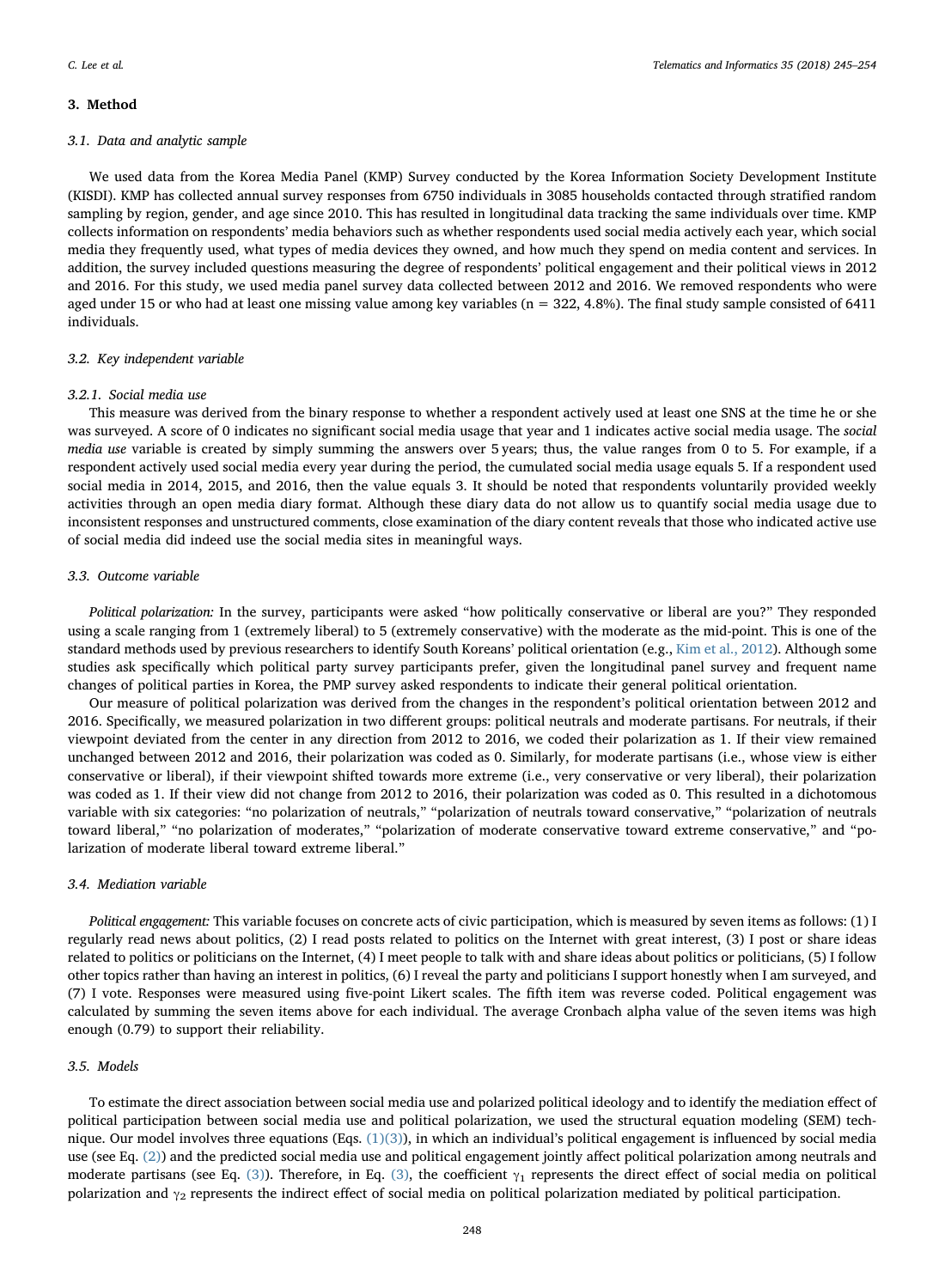#### <span id="page-4-3"></span>Table 1

Descriptive statistics of key variables.

| Dependent variables                                                                                                                                  | (%)                    |              |                   |         | N            |
|------------------------------------------------------------------------------------------------------------------------------------------------------|------------------------|--------------|-------------------|---------|--------------|
| Political polarization of neutrals<br>Toward conservative<br>Toward liberal                                                                          | 38.1<br>19.7           |              |                   |         | 2217<br>2217 |
| Political polarization of moderate partisans<br>Toward extreme conservative of moderate conservatives<br>Toward extreme liberal of moderate liberals | 22.5<br>14.0           |              |                   |         | 1398<br>413  |
| Independent and mediation variables                                                                                                                  | Mean                   | S.D.         | Min               | Max     | N            |
| Social media use<br>Political engagement<br>Covariates                                                                                               | 1.46<br>18.09<br>(%)   | 1.68<br>4.30 | $\mathbf{0}$<br>7 | 5<br>33 | 6411<br>6411 |
| Male                                                                                                                                                 | 42.4                   |              |                   |         | 6411         |
| Age in 2012<br>$15 - 17/18 - 29/30 - 49/50 - 65/66 +$<br>Educational attainment                                                                      | 3.8/9.3/41.0/25.6/20.4 |              |                   |         | 6411         |
| Below high school/High school/College or above<br>Marital status                                                                                     | 31.7/37.5/30.8         |              |                   |         | 6411         |
| Never married/Married/Others (Divorced, lose)<br>Income range (Unit in 10,000 KRW)                                                                   | 15.8/71.7/12.5         |              |                   |         | 6411         |
| No income/1-199/200-399/400-499/500+<br>Regions                                                                                                      | 40.5/34.5/20.7/4.3     |              |                   |         | 6411         |
| (1) Seoul/Incheon/Gyoung-gi<br>(2) Busan/Daegu/Ulsan/Gyoungbuk/Gyoungnam                                                                             | 33.0<br>30.0<br>16.7   |              |                   |         | 6411         |
| (3) Gwangju/Jeonbuk/Jeonam<br>(4) Daejeon/Chungbuk/Chungnam<br>(5) Gangwon/Jeju                                                                      | 16.5<br>3.9            |              |                   |         |              |

Notes: The sample of political polarization of neutrals was limited for those who were neutrals in 2012 (N = 2217). Political polarization of moderate partisans toward conservative is limited for those who were moderate conservatives  $(N = 1398)$  and political polarization of moderate partisans toward liberal is limited for those who were moderate liberals in 2012 ( $N = 413$ ). KRW is Korean Won.

<span id="page-4-0"></span>The general specifications of the model are presented as follows. In this model, the observations (individuals) are indexed by i. To minimize the confounding effects, in all equations we consider various covariates, denoted by a vector X, which includes respondents' gender, age, marital status, and educational attainment in the baseline year. To eliminate bias related to income and regional-specific effects on the dependent variables, we included income and regional fixed effects, denoted by Inc FE and Reg FE, in all models.

$$
Social media use_i = \alpha_0 + \alpha_1 X_i + \alpha_2 \text{IncFE}_i + \alpha_3 \text{RegFE}_i + \varepsilon_i
$$
\n
$$
(1)
$$

<span id="page-4-1"></span>
$$
Political engagement_i = \beta_0 + \beta_1 Social media use_i + \beta_2 X_i + \beta_3 IncFE_i + \beta_4 RegFE_i + \mu_i
$$
\n(2)

<span id="page-4-2"></span>*Political polarization*  $\mu = \gamma_0 + \gamma_1$  *Social media use*  $\mu + \gamma_2$  *Political engagement*  $\mu + \gamma_2 X_i + \gamma_1$  *IncFE*  $i + \gamma_2$  *RegFE*  $i + \gamma_1$  (3)

## 4. Results

## 4.1. Descriptive results

[Table 1](#page-4-3) shows descriptive statistics of the variables used in our study. Among the total respondents ( $n = 6411$ ), the numbers of neutrals, conservatives, and liberals were 2217, 2858, and 1336 in 2012, and 2215, 2919, and 1277 in 2016, respectively. From 2012 to 2016, 38.1% of neutrals shifted towards conservative while 19.7% of neutrals shifted towards liberal. Among 1811 moderate conservatives or moderate liberals in 2012, 20.6% moved towards a more extreme view in 2016. Specifically, 22.5% of moderate conservatives and 14.0% of moderate liberals became very conservative and very liberal, respectively. The mean value of the cumulated social media use during  $2012-2016$  was  $1.46$  (SD = 1.68), and the mean value of political participation in  $2016$  was 18.09 (SD = 4.30). The most widely used SNSs mentioned by the survey respondents were Facebook (27.4%), Twitter (18.2%), and Cyworld (Korean domestic SNS, 17.5%) in 2012; and Kakao-story (Korean domestic SNS, 46.6%), Naver-band (Korean domestic SNS, 11.4%), and Instagram (2%) in 2016.

#### 4.2. Direct effects of social media on political polarization

[Figs. 1 and 2](#page-5-0) show the coefficients and statistical significance levels for the main paths from social media use to polarization among neutrals and moderate partisans, respectively. With respect to the direct effects of social media use on the political polarization of neutrals, social media use was negatively associated with a shift towards conservative ( $\beta$  = −0.043, p < .05), and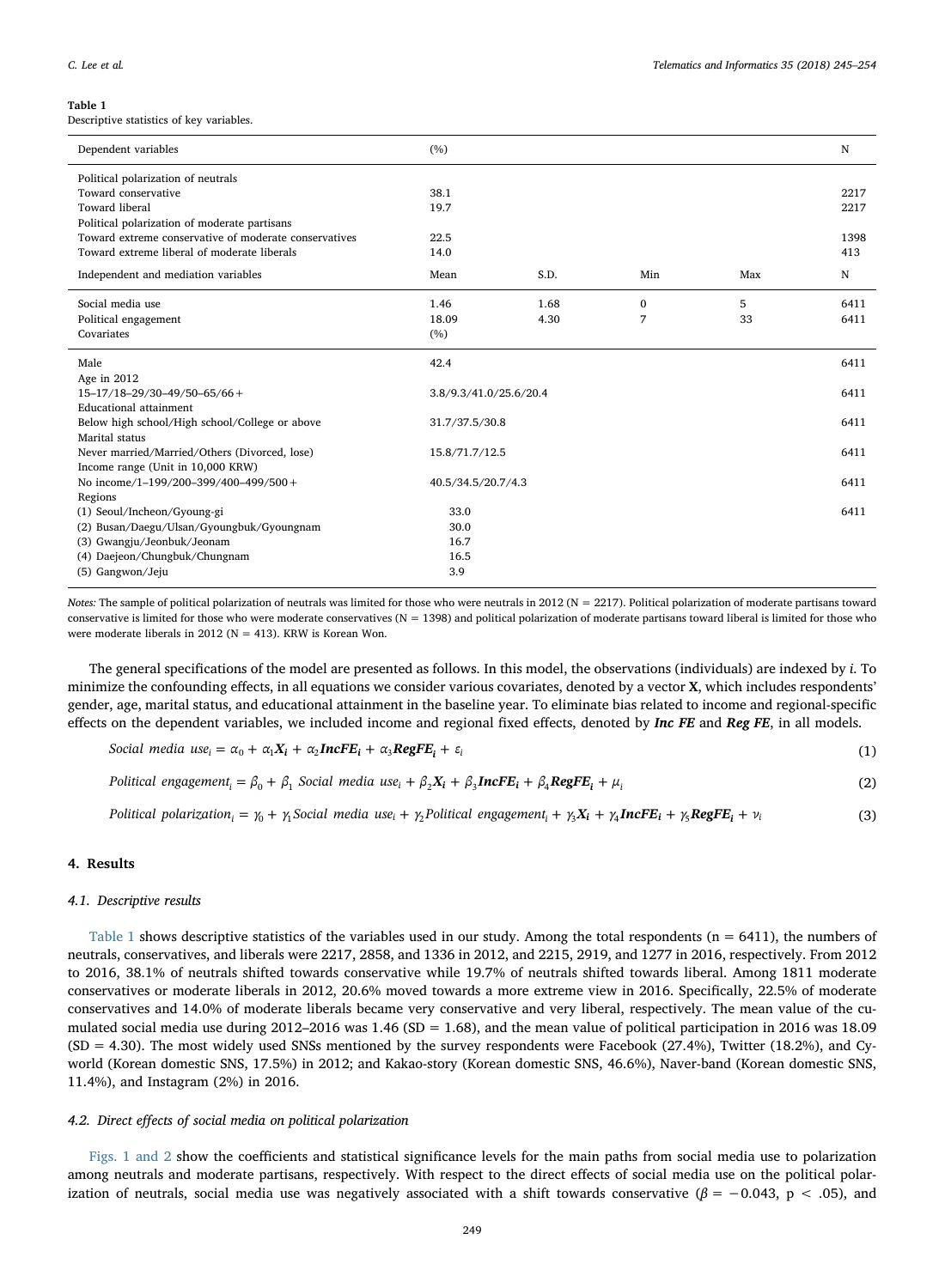<span id="page-5-0"></span>

<span id="page-5-1"></span>Fig. 1. The path diagram from using social media to political polarization of neutrals, toward conservative, and liberal. Notes: Robust standard errors in parentheses  $*$ p < .01,  $*$ p < .05. Straight, dashed, and dotted line mean statistically significant positive, negative and insignificant relationship, respectively. See [Appendix 1](#page-7-0) for the coefficients and standard errors of all variables in all models.



Fig. 2. The path diagram from using social media to political polarization of moderate partisans, toward conservative, and liberal. Notes: Robust standard errors in parentheses \*\*\*p < .01. See the note in [Fig. 1](#page-5-0) for the means of each line. See [Appendix 2](#page-7-0) for the coefficients and standard errors of all variables in all models.

positively associated with a shift towards liberal ( $\beta = 0.021$ ,  $p < .01$ ). Contrary to the outcomes observed among neutrals, social media use did not show any direct effects on the polarization of moderate partisans (see [Fig. 2](#page-5-1)). That is, social media use did not influence a shift in moderate partisans toward extreme ideologies.

# 4.3. Indirect effects of social media on neutrals' political views

As shown in [Fig. 1](#page-5-0), for neutrals, social media was indirectly associated with a shift towards liberal that was mediated by political engagement. Specifically, social media use was positively associated with political engagement ( $\beta = 0.199$ , p < .01), which was also positively associated with political polarization toward liberal ( $\beta = 0.010$ , p < .01). Similar to neutrals, social media use showed an indirect yet positive effect on polarization for moderate liberals via increased polarization (see [Fig. 2](#page-5-1)). Social media use by liberals has a positive association with political engagement ( $\beta$  = 0.402, p < .01), and in turn, political engagement has a positive association with political polarization toward very liberal ( $\beta = 0.113$ , p < .01). For moderate conservatives, there was no direct or indirect effect of social media use on view changes toward extreme conservative, even though we found a positive association between social media use and political engagement.

# 4.4. Robust analysis

We also conducted an additional analysis that explores the opposite effect of social media use on political polarization, namely political neutralization. The purpose of this analysis was to take into account respondents who moved in the opposite direction of polarization between 2012 and 2016. For example, in the previous main analysis, we did not test whether extreme partisans become more moderate because of social media use. Therefore, in the additional analysis, we focused on extreme partisan groups and investigated whether their ideology changed from extremely conservative to moderately conservative (or neutral) and from extremely liberal to moderately liberal (or neutral). For both extreme conservatives and extreme liberals, we coded their neutralization as 1, if their viewpoint changed toward neutral from 2012 to 2016. We also coded their neutralization 0, if their view remained unchanged between 2012 and 2016. The results of this analysis indicate that there were no neutralizing effects of social media use on users' political attitude (see [Fig. 3\)](#page-6-0). In other words, extreme partisans did not become more moderate due to their use of social media.

#### 5. Discussion

This study investigated whether social media is associated with political polarization using a large nationally representative panel of South Koreans over time. Unlike previous studies that focused on the extent of polarization occurring on social media, our study examined the effects of social media on political polarization by measuring a shift of an individual's political view toward a greater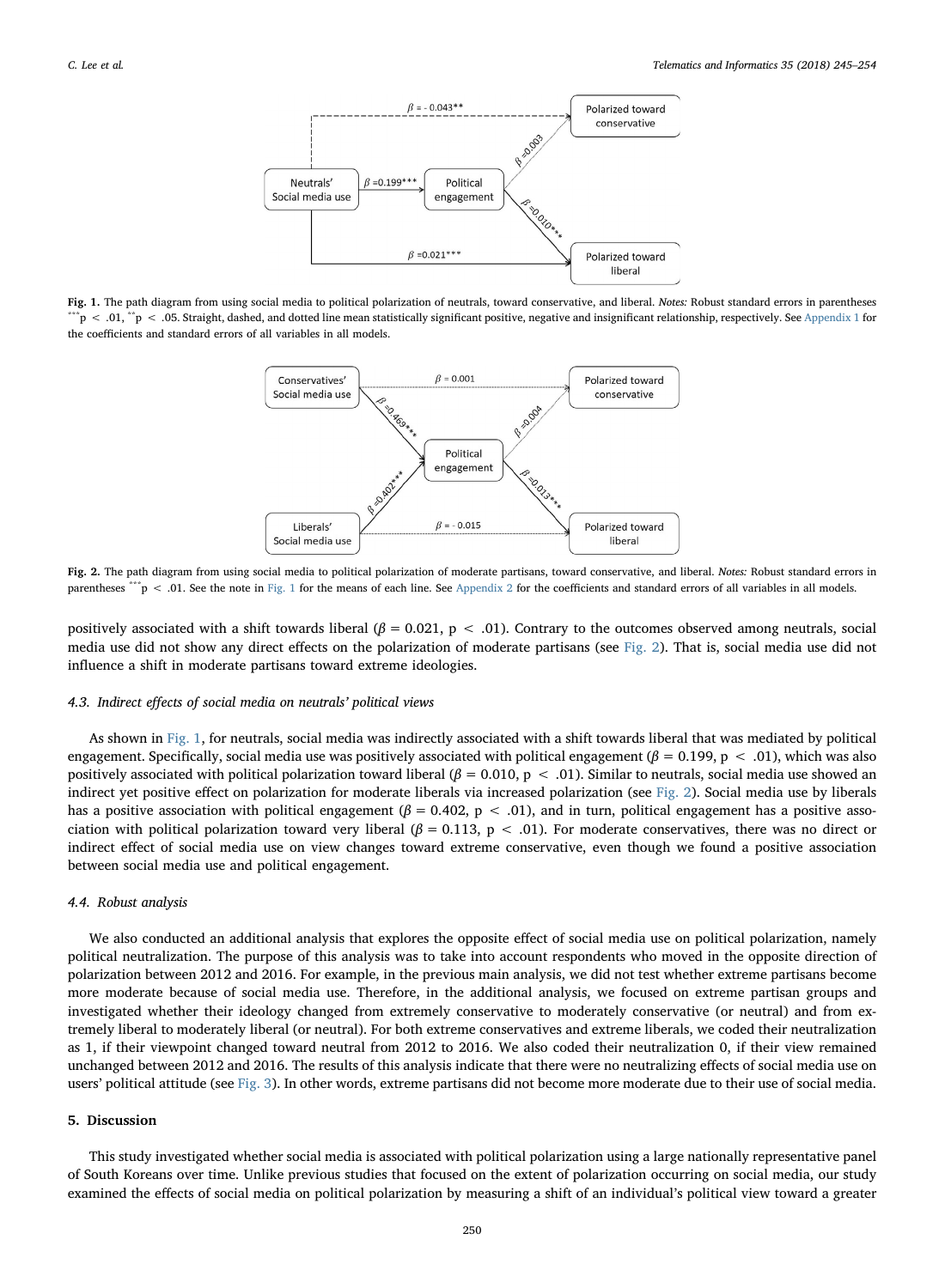<span id="page-6-0"></span>

Fig. 3. The path diagram from using social media to political polarization of extreme partisans, toward Neutralization. Notes: Robust standard errors in parentheses  $p$  < .1. See the note in [Fig. 1](#page-5-0) for the means of each line.

extreme. Our study takes a longitudinal approach tracking the same individual's media use and political views over 4 years and provides evidence that social media indirectly affects political views through political engagement.

Our results indicate that social media did not directly push users into political extremes, whether they were neutrals or moderate partisans. Actually, social media use was negatively associated with a shift of neutrals toward a conservative view, but positively associated with a shift toward a liberal view. This means that neutrals who used social media regularly during the data collection period were more likely to become liberal than those who did not use social media. Unlike neutrals, social media was not related to polarization in any direction for moderate partisans. That is, social media did not cause moderately conservative users to become very conservative or cause moderately liberal users to become very liberal.

However, we found some evidence that social media indirectly affected polarization through increased political engagement. Social media use was positively associated with political engagement such as sharing political news online, engaging in political discussions offline, and voting, consistent with some previous studies ([Boulianne, 2015; Valenzuela et al., 2016\)](#page-9-24). Ironically, this increased political engagement led the users to develop a more extreme political attitude over time. Importantly, this pattern was observed in both neutrals and moderate partisans in our study. This indicates that social media use caused not only moderate partisans, but also politically neutral individuals, to actively participate in politics and subsequently pushed them towards political poles.

The fact that social media-induced political engagement propels polarization is somewhat contradictory to the commonsense notion. In general, a high level of political participation is considered to be a token of a healthy democracy: The more people that come out to vote, seek political knowledge, and deliberate political issues with others, the better the outcomes for institutions and societies. However, our study indicates that increased political awareness and participation crystalizes individuals' political opinions and moves them further away from the moderate position.

In this regard, we suggest two directions for future research. First, we need to better understand the nature of political participation spurred by social media. For instance, questions include whether increased participation is the result of politically slanted experiences on social media or the result of open-minded deliberation and information processing. If the former is a stronger influence, social media may indeed contribute to polarized politics. Second, this finding may serve as an opportunity to think about polarization from a different perspective. If social media increases political engagement via greater understanding of political issues, a stronger political attitude at the end would not necessarily be bad. Similarly, [Abramowitz and Saunders \(2008\)](#page-9-28) found that intense polarization in the mass public has potentially positive effects because a clear gap between two ideologies or parties clarifies political choices and increases interest in the political process.

Moreover, although it was not the focus of our study, we found that the indirect effects of social media use were associated with shifts towards liberal views, but not shifts towards a conservative view. This pattern was found in both neutrals and moderate partisan groups. Specifically, increased political engagement by social media use led neutral users to become liberal or very liberal over time. Increased political engagement also directed moderately liberal users to move further toward very liberal. This may be because online space in South Korea – and particularly social media – is generally populated predominantly by younger individuals who are more likely to be liberal than older individuals [\(Hahn et al., 2015\)](#page-9-29). Therefore, greater exposure to liberal views online may have influenced neutrals and moderately liberal users in that direction. Alternatively, our findings could reflect the political climate of South Korea when the second wave of data collection took place. The second wave survey was conducted in August 2012, when the approval rating of South Korea's president (Park Geun-Hye), a leader of the conservative party, started to decline. However, such an influence, if any, would have been minimal since administration of the second wave survey was long before the corruption scandal that led to the impeachment of the president.

Our study has a number of limitations. First, we measured the intensity of social media use by summing annual binary responses over 5 years, rather than measuring the frequency of social media usage. Our measure may not be able to differentiate between heavy use and light use. However, our supplementary weekly diary data confirm that those who indicated active use of social media did indeed use at least one social networking site regularly. Second, we operationalized political polarization in terms of an individual's political view changes toward a more extreme position. Therefore, we do not suggest that our findings are related to the disappearance of ideologically moderate individuals. Future research may need to focus on the relationships between social media use and changes in the distribution of political ideology in the population.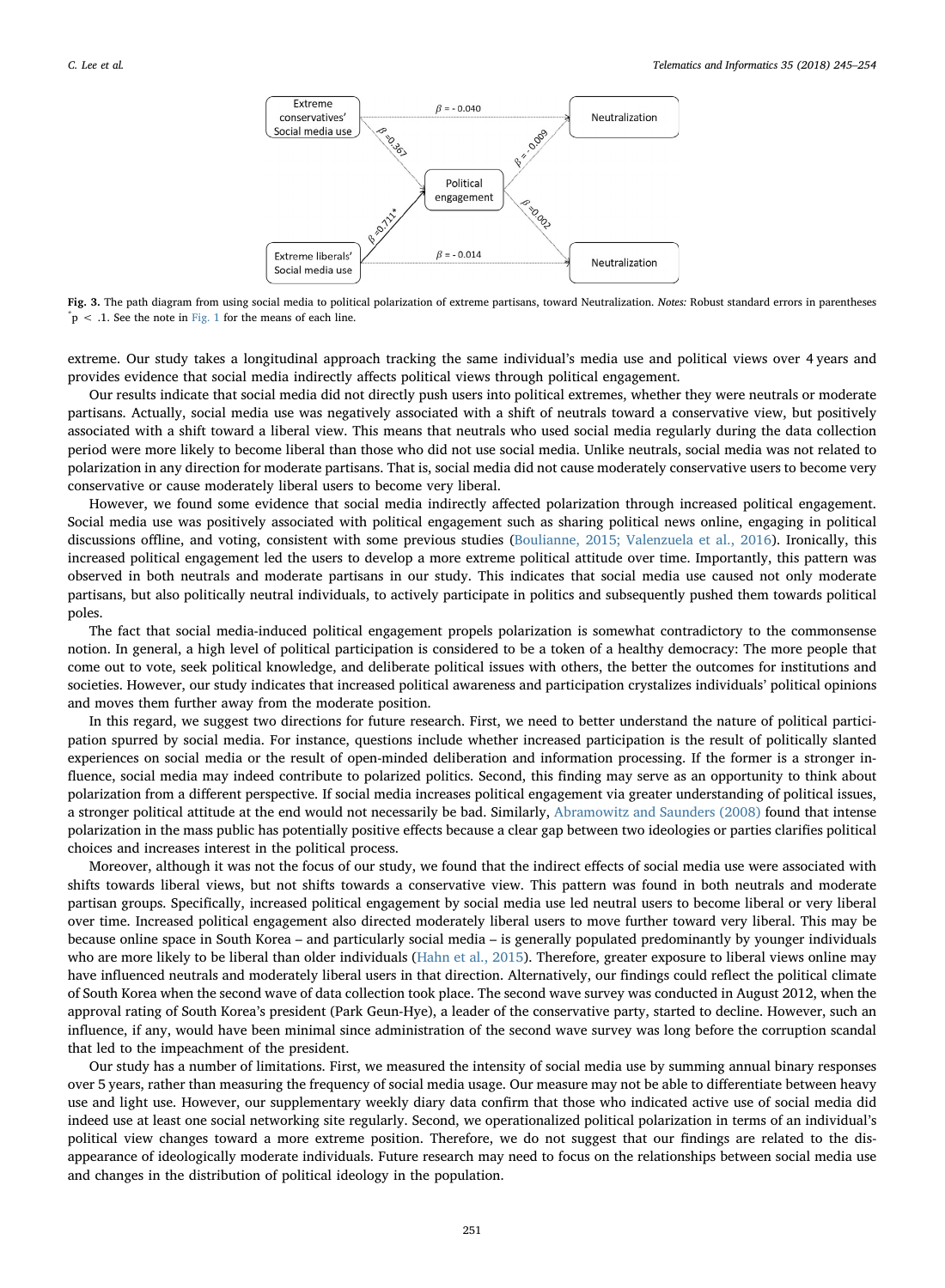# 6. Conclusion

For several years, scholars have attempted to better understand how the emergence of new media has changed political attitudes and behaviors. Recently, the focus has been social media. Popular accounts often point to social media as a reason for increasing political polarization through the means of selective exposure and creation of echo chambers. However, there is limited empirical research that shows such effects. Therefore, we sought to identify how use of social media is associated with political polarization at the level of the individual, based on panel data collected from a large number of South Koreans in the period from 2012 to 2016. In this paper we tested not only the direct effects of social media with regards to polarization, but also the indirect effects, while paying attention to political engagement.

Taken together, our findings suggest that social media plays a certain role in increasing political polarization. We found that social media promotes political interests and engagement thereby indirectly affecting users' political views. Thus, we can attest that political engagement (e.g., sharing political news online) induced by social media is one mechanism that contributes to polarization. Our findings also indicate that we cannot treat social media use uniformly. It is possible that only certain types of social media use, including political discussion and news consumption, are related to greater political participation (e.g., [Lee and Myers, 2016](#page-9-30)). More research is needed to identify the micro-processes by which social media stimulates political participation that is prone to greater partisanship.

# Acknowledgements

Changjun Lee would like to acknowledge funding from the European Research Council under the European Union's Horizon 2020 research and innovation programme (grant agreement No 715631, TechEvo).

# <span id="page-7-0"></span>Appendix A.

# Appendix 1

Details for the coefficients and standard errors of the structural equation models in [Fig. 1.](#page-5-0)

|                                                  | Political polarization of neutrals toward conservative |                                  |                                  | Political polarization of neutrals toward liberal |                                  |                        |  |
|--------------------------------------------------|--------------------------------------------------------|----------------------------------|----------------------------------|---------------------------------------------------|----------------------------------|------------------------|--|
|                                                  | Social media<br>use                                    | Political<br>engagement          | Toward<br>conservative           | Social media<br>use                               | Political<br>engagement          | Toward<br>liberal      |  |
| Social media use                                 |                                                        | $0.199^{\ast\ast\ast}$           | $-0.043***$                      |                                                   | $0.199^{\ast\ast\ast}$           | $0.021^{\ast\ast\ast}$ |  |
|                                                  |                                                        | (0.072)                          | (0.008)                          |                                                   | (0.072)                          | (0.007)                |  |
| Political                                        |                                                        |                                  | 0.003                            |                                                   |                                  | $0.010***$             |  |
| engagement                                       |                                                        |                                  | (0.002)                          |                                                   |                                  | (0.002)                |  |
| Male                                             | $-0.258***$                                            | $1.659***$                       | 0.009                            | $-0.258***$                                       | $1.659***$                       | 0.004                  |  |
|                                                  | (0.062)                                                | (0.210)                          | (0.025)                          | (0.062)                                           | (0.210)                          | (0.021)                |  |
| Age in 2012 (Ref.: $65+$ )                       |                                                        |                                  |                                  |                                                   |                                  |                        |  |
| $15 - 17$                                        | $2.678^{\ast\ast\ast}$                                 | 0.215                            | $-0.249***$                      | $2.678***$                                        | 0.215                            | $0.245***$             |  |
|                                                  | (0.166)                                                | (0.591)                          | (0.069)                          | (0.166)                                           | (0.591)                          | (0.057)                |  |
| $18 - 29$                                        | $2.206\sp{***}$                                        | 0.214                            | $-0.241$ ***                     | $2.206\sp{***}$                                   | 0.214                            | $0.134***$             |  |
|                                                  | (0.148)                                                | (0.521)                          | (0.061)                          | (0.148)                                           | (0.521)                          | (0.050)                |  |
| $30 - 49$                                        | $1.283***$                                             | 0.198                            | $-0.219***$                      | $1.283***$                                        | 0.198                            | $0.071***$             |  |
|                                                  | (0.100)                                                | (0.348)                          | (0.041)                          | (0.100)                                           | (0.348)                          | (0.034)                |  |
| $50 - 65$                                        | $0.211^{\ast\ast}$                                     | 0.454                            | $-0.081^{\ast\ast}$              | $0.211^{\ast\ast}$                                | 0.454                            | $-0.023$               |  |
|                                                  | (0.089)                                                | (0.300)                          | (0.035)                          | (0.089)                                           | (0.300)                          | (0.029)                |  |
| Educational attainment (Ref.: Below high school) |                                                        |                                  |                                  |                                                   |                                  |                        |  |
| High school                                      | $0.561^{\ast\ast\ast}$                                 | $1.026\sp{***}$                  | $-0.026$                         | $0.561^{*\ast}$                                   | $1.026\sp{*}^{***}$              | 0.029                  |  |
|                                                  | (0.080)                                                | (0.272)                          | (0.032)                          | (0.080)                                           | (0.272)                          | (0.026)                |  |
| College or above                                 | $1.246***$                                             | $1.682***$                       | $-0.010$                         | $1.246\sp{***}$                                   | $1.682***$                       | $0.098***$             |  |
|                                                  | (0.096)                                                | (0.334)                          | (0.039)                          | (0.096)                                           | (0.334)                          | (0.032)                |  |
| Marital status (Ref.: Never married)             |                                                        |                                  |                                  |                                                   |                                  |                        |  |
| Married                                          | $-0.459***$                                            | $1.267\sp{***}$                  | 0.012                            | $-0.459***$                                       | $1.267***$                       | 0.037                  |  |
|                                                  | (0.103)                                                | (0.347)                          | (0.041)                          | (0.103)                                           | (0.347)                          | (0.034)                |  |
| Others                                           | $-0.580^{\ast\ast\ast}$                                | $0.894***$                       | $-0.058$                         | $-0.580^{\ast\ast\ast}$                           | $0.894***$                       | 0.069                  |  |
|                                                  | (0.132)                                                | (0.445)                          | (0.052)                          | (0.132)                                           | (0.445)                          | (0.043)                |  |
| Constant                                         | 0.104                                                  | $\textbf{13.431}^{\ast\ast\ast}$ | $0.421^\ast{}^{\ast}{}^{\ast}{}$ | 0.104                                             | $\textbf{13.431}^{\ast\ast\ast}$ | $-0.088$               |  |
|                                                  | (0.196)                                                | (0.662)                          | (0.084)                          | (0.196)                                           | (0.662)                          | (0.069)                |  |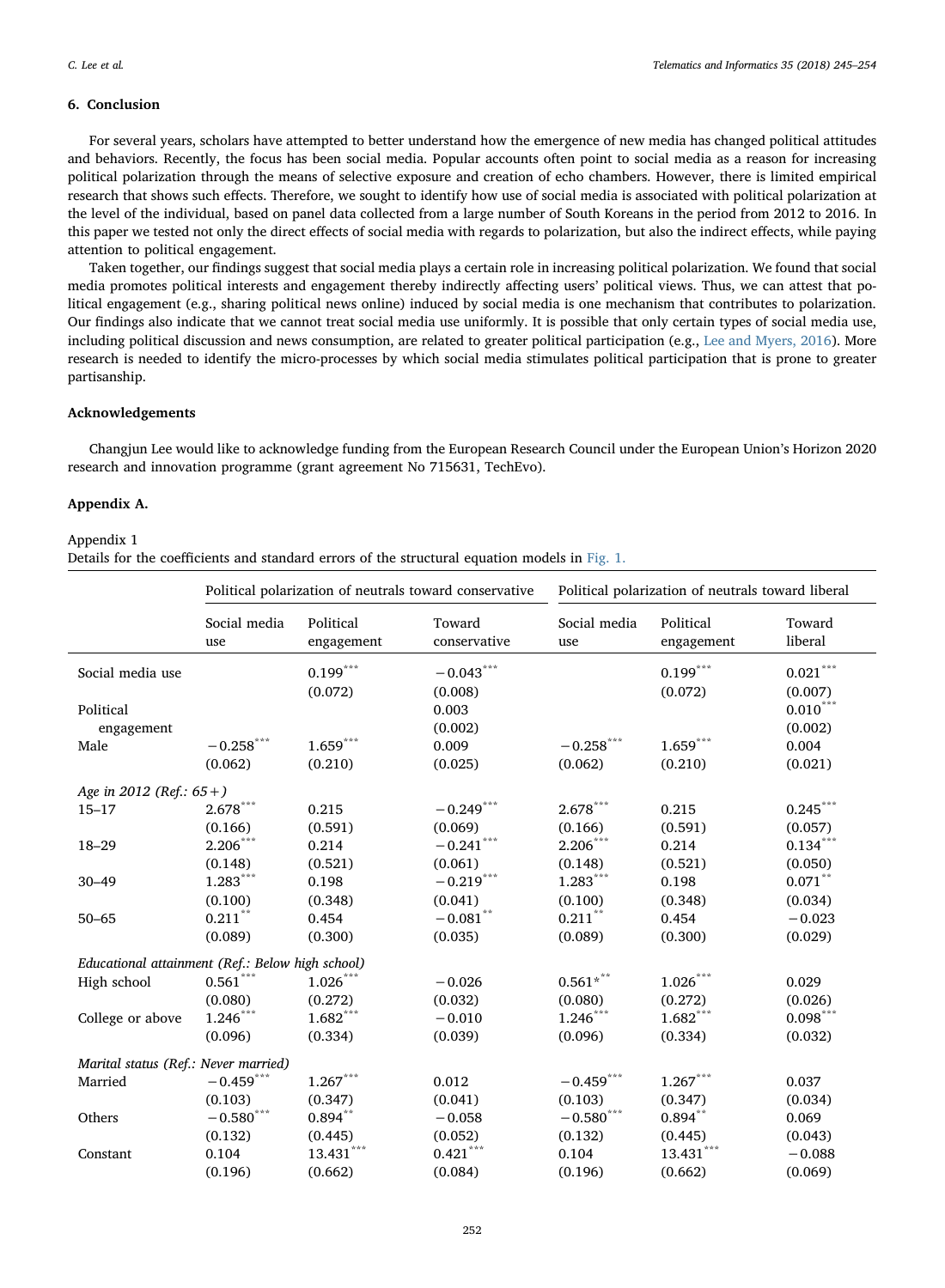| Fixed effects            |     |      |      |      |      |      |
|--------------------------|-----|------|------|------|------|------|
| Income range             | Yes | Yes  | Yes  | Yes  | Yes  | Yes  |
| Regional                 | Yes | Yes  | Yes  | Yes  | Yes  | Yes  |
| No. of observations 2217 |     | 2217 | 2217 | 2217 | 2217 | 2217 |

*Note:* Robust standard errors in parentheses \*\*\*p < .01, \*\*p < .05, \*p < .1.

| Appendix 2 |                                                                                               |  |  |  |  |
|------------|-----------------------------------------------------------------------------------------------|--|--|--|--|
|            | Details for the coefficients and standard errors of the structural equation models in Fig. 2. |  |  |  |  |

|                                                  | Political polarization of moderate conservative toward<br>extreme conservative |                         |                        | Political polarization of moderate liberal toward<br>extreme liberal |                         |                   |
|--------------------------------------------------|--------------------------------------------------------------------------------|-------------------------|------------------------|----------------------------------------------------------------------|-------------------------|-------------------|
|                                                  | Social media<br>use                                                            | Political<br>engagement | Toward<br>conservative | Social media<br>use                                                  | Political<br>engagement | Toward<br>liberal |
| Social media use                                 |                                                                                | $0.469***$              | 0.001                  |                                                                      | $0.402***$              | $-0.015$          |
|                                                  |                                                                                | (0.117)                 | (0.012)                |                                                                      | (0.151)                 | (0.012)           |
| Political                                        |                                                                                |                         | 0.004                  |                                                                      |                         | $0.013***$        |
| engagement                                       |                                                                                |                         | (0.003)                |                                                                      |                         | (0.004)           |
| Male                                             | $-0.053$                                                                       | $0.805***$              | 0.002                  | $-0.273$                                                             | $1.111$ **              | 0.040             |
|                                                  | (0.061)                                                                        | (0.267)                 | (0.028)                | (0.175)                                                              | (0.538)                 | (0.042)           |
| Age in 2012 (Ref.: 65+)                          |                                                                                |                         |                        |                                                                      |                         |                   |
| $15 - 17$                                        | $2.403***$                                                                     | $-2.387$ **             | $-0.074$               | $2.492***$                                                           | $-1.175$                | $-0.061$          |
|                                                  | (0.259)                                                                        | (1.169)                 | (0.124)                | (0.789)                                                              | (2.454)                 | (0.191)           |
| $18 - 29$                                        | $1.941***$                                                                     | $-1.682$ <sup>*</sup>   | $-0.072$               | $1.691***$                                                           | $-1.819$                | $-0.220$          |
|                                                  | (0.194)                                                                        | (0.881)                 | (0.093)                | (0.732)                                                              | (2.265)                 | (0.176)           |
| $30 - 49$                                        | $1.010***$                                                                     | $-0.692$ <sup>*</sup>   | $-0.146$ ***           | 0.835                                                                | $-1.346$                | $-0.209$          |
|                                                  | (0.089)                                                                        | (0.409)                 | (0.043)                | (0.648)                                                              | (1.996)                 | (0.155)           |
| $50 - 65$                                        | $0.132***$                                                                     | $0.864***$              | $-0.091***$            | 0.281                                                                | 0.630                   | $-0.172$          |
|                                                  | (0.064)                                                                        | (0.282)                 | (0.030)                | (0.637)                                                              | (1.958)                 | (0.152)           |
| Educational attainment (Ref.: Below high school) |                                                                                |                         |                        |                                                                      |                         |                   |
| High school                                      | $0.321***$                                                                     | $0.991***$              | $-0.014$               | $1.026***$                                                           | 2.164                   | 0.161             |
|                                                  | (0.073)                                                                        | (0.321)                 | (0.034)                | (0.476)                                                              | (1.470)                 | (0.115)           |
| College or above                                 | $1.051***$                                                                     | $1.994***$              | $-0.048$               | $1.867$ ***                                                          | $2.841*$                | 0.172             |
|                                                  | (0.098)                                                                        | (0.447)                 | (0.048)                | (0.481)                                                              | (1.506)                 | (0.118)           |
| Marital status (Ref.: Never married)             |                                                                                |                         |                        |                                                                      |                         |                   |
| Married                                          | $-0.189$                                                                       | $-0.565$                | $-0.006$               | $-0.321$                                                             | 0.199                   | $-0.040$          |
|                                                  | (0.148)                                                                        | (0.648)                 | (0.068)                | (0.288)                                                              | (0.886)                 | (0.069)           |
| Others                                           | $-0.277$                                                                       | $-1.176$                | 0.015                  | $-1.027$                                                             | 2.575                   | $-0.240^{*}$      |
|                                                  | (0.163)                                                                        | (0.715)                 | (0.076)                | (0.556)                                                              | (1.715)                 | (0.134)           |
| Constant                                         | $0.335*$                                                                       | $15.498***$             | $0.256***$             | 0.338                                                                | $16.791***$             | $-0.174$          |
|                                                  | (0.196)                                                                        | (0.858)                 | (0.101)                | (0.738)                                                              | (2.268)                 | (0.188)           |
| Fixed effects                                    |                                                                                |                         |                        |                                                                      |                         |                   |
| Income range                                     | Yes                                                                            | Yes                     | Yes                    | Yes                                                                  | Yes                     | Yes               |
| Regional                                         | Yes                                                                            | Yes                     | Yes                    | Yes                                                                  | Yes                     | Yes               |
| No. of<br>observations                           | 1398                                                                           | 1398                    | 1398                   | 413                                                                  | 413                     | 413               |

*Note:* Robust standard errors in parentheses \*\*\*p < .01, \*\*p < .05, \*p < .1.

# Appendix B. Supplementary data

Supplementary data associated with this article can be found, in the online version, at [http://dx.doi.org/10.1016/j.tele.2017.11.](http://dx.doi.org/10.1016/j.tele.2017.11.005) [005](http://dx.doi.org/10.1016/j.tele.2017.11.005).